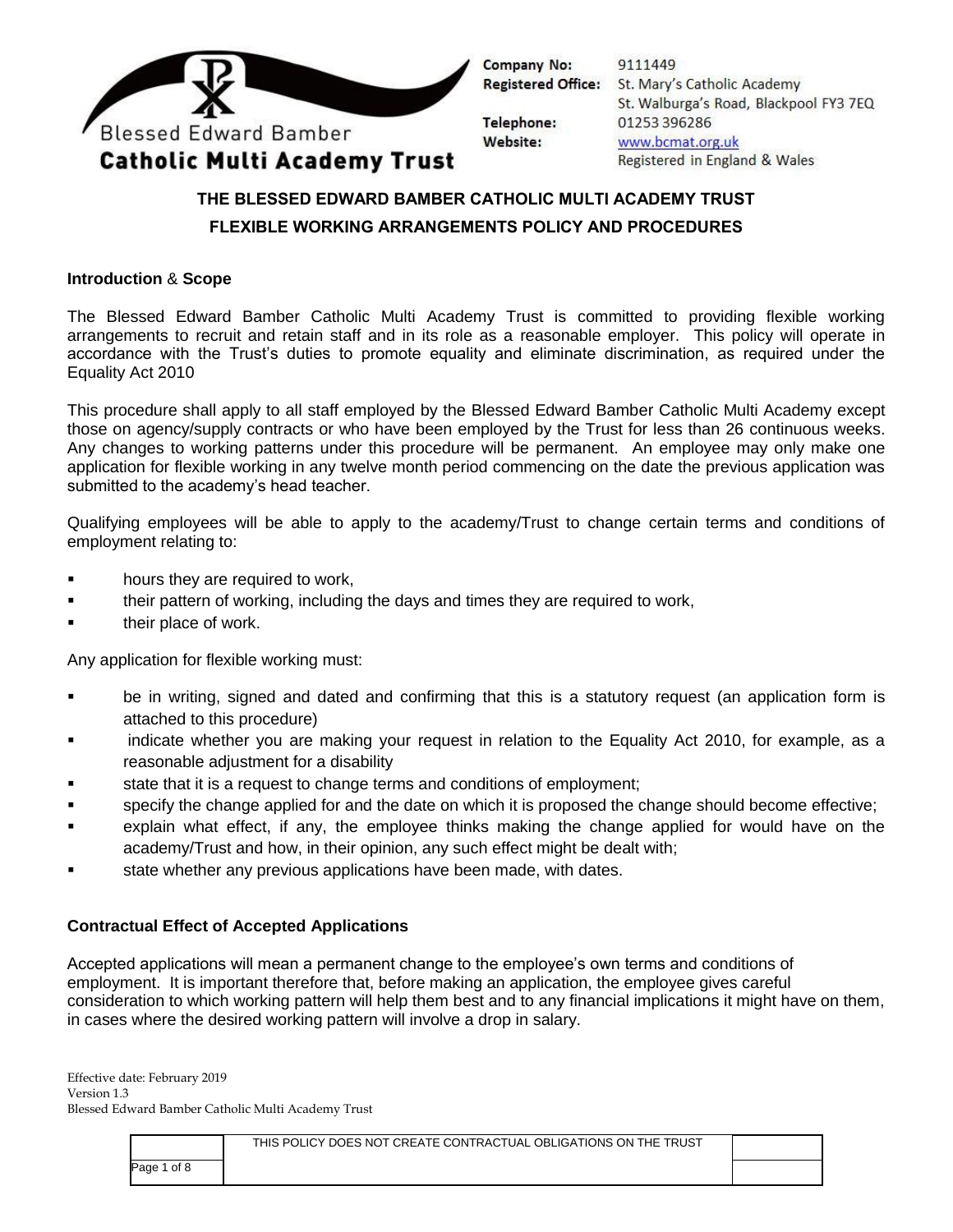### **1. Making a Determination**

A meeting will be called between the employee and his / her Head teacher to discuss the application within 28 working days (days on which pupils are required to attend the academy) from the date the application is received. The date of receipt will be taken as the date on which it would be delivered in the ordinary course of post – 2 days after posting. If the request is hand-delivered to the head teacher in person, the date of delivery will be the date of receipt. At this meeting, both parties will explore any potential issues with the request and if appropriate consider alternative work patterns.

Employees may be accompanied at any meetings under this procedure by a work colleague or Trade Union representative if they wish so long as the head teacher is informed at least 24 hours in advance of the meeting. If the employee's companion cannot attend a meeting on a proposed date, the employee must suggest an alternative time and date that should normally be no more than five working days after the original date

Where employees are accompanied the work colleague or Trade Union representative may address the meeting but may not answer questions on behalf of the employee. They may confer with the employee during the meeting. The companion is entitled to time off during working hours to attend the meeting. Employees are encouraged to seek advice from their Trade Union representative if applicable for assistance in making the written application at the initial or appeal stage.

Head teachers may be accompanied by a HR representative or senior colleague at any meeting held under this procedure.

The head teacher must consider each request on its own merits in light of its current service requirements.

The head teacher should give a decision in writing within 10 working days of that meeting. This should:

- be dated:
- accept the request, outline the contract variation and establish a start date or;
- confirm any compromise agreed in the meeting; or
- reject the application, providing a business grounds and an explanation as to why the business ground is relevant in the circumstances, together with details of the appeal process. There are eight business grounds on which an application may be reasonably refused:
	- 1. The burden of any additional costs is unacceptable to the Academy/Trust.
	- 2. An inability to re-organise work amongst existing staff
	- 3. An inability to recruit additional staff
	- 4. The employer considers the change will have a detrimental impact on the quality of education provided to the children or young people/quality of business support provided
	- 5. The employer considers the change would have a detrimental effect on the business ability to meet customer demand
	- 6. Detrimental impact on performance of the individual or team.
	- 7. There is insufficient work during the periods the employee proposes to work.
	- 8. Planned structural changes, for example, where the employer intends to reorganise or change the business and considers the flexible working changes may not fit with these plans.

Where flexible working arrangements are agreed, they may take time to implement, e.g. for recruitment of a Job Share partner and may be conditional on such arrangements.

|             | THIS POLICY DOES NOT CREATE CONTRACTUAL OBLIGATIONS ON THE TRUST |  |
|-------------|------------------------------------------------------------------|--|
| Page 2 of 8 |                                                                  |  |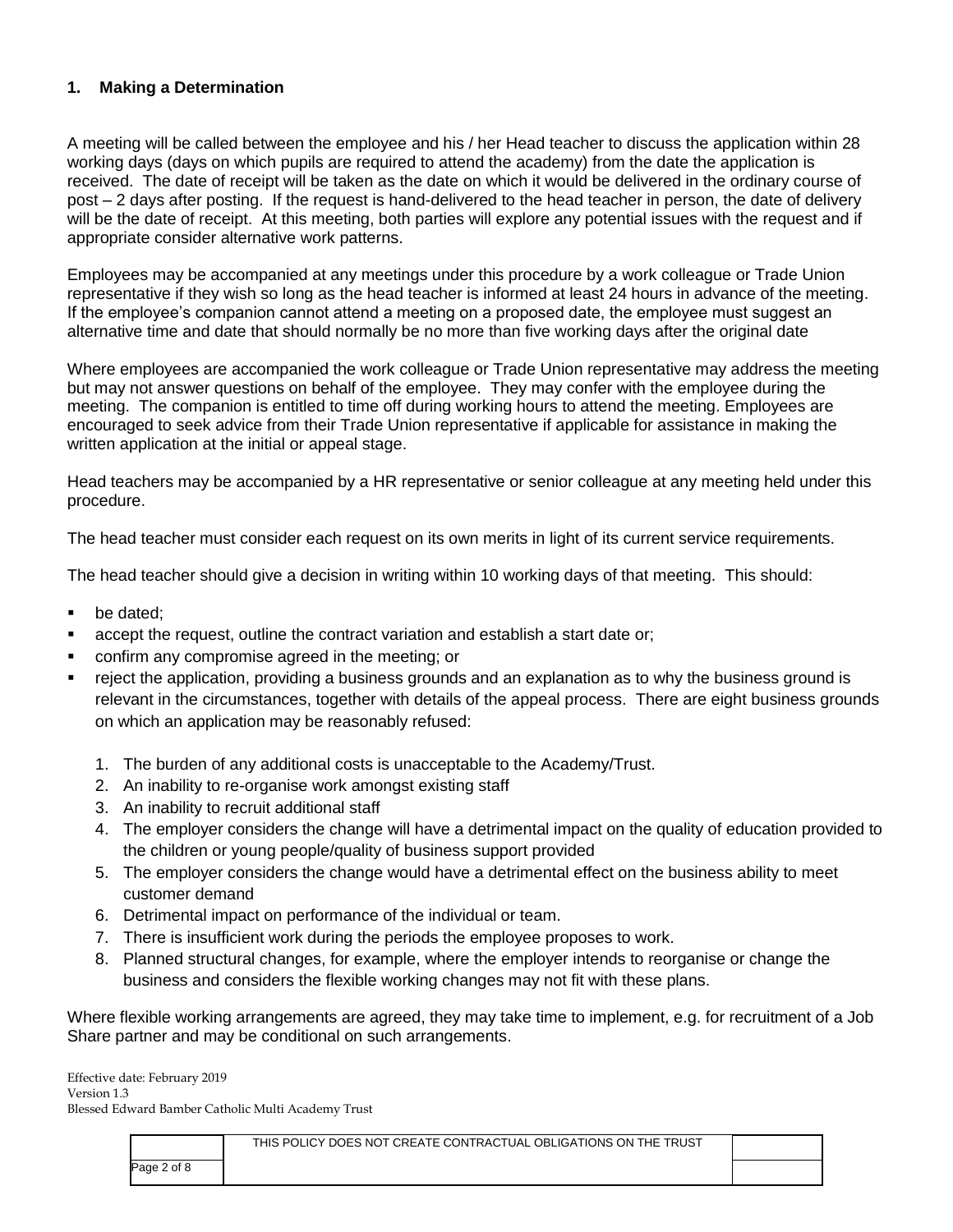## **2. Right of Appeal**

Whilst employees do not have a statutory right of appeal against the decision of the first determinant; where requests are refused the Trust will employ the following appeals process to ensure a just decision has been reached.

Any appeals must be submitted in writing to the Clerk to the Board within 10 working days of being notified of the original decision stating the grounds for appeal.

| <b>Employee Level</b>                | <b>First Determinant</b>                              | <b>Appeal Manager</b>     |
|--------------------------------------|-------------------------------------------------------|---------------------------|
| <b>CEO</b>                           | Board Director appointed by<br>the Chair of the Board | <b>Trust Appeal Panel</b> |
| Headteacher/Executive<br>Headteacher | CEO                                                   | Chair of the Board        |
| All other employees                  | Headteacher/Executive<br>Headteacher                  | CEO                       |

An appeal meeting will be arranged within 10 working days of receiving the letter of appeal. At the meeting the Appeal Manager will receive advice from a HR representative.

The employee may be accompanied by a Trade Union representative or work colleague.

The Appeal Manager will inform the employee of the outcome of the appeal in writing within 10 working days after the date of the hearing. Where the Appeal Manager upholds the appeal and thus agrees to the implementation of the desired working pattern, they must specify the agreed change and the date from which the change will take effect. Alternatively, where the Appeal Manager dismisses the appeal, they must set out the grounds on which the refusal is based.

|             | THIS POLICY DOES NOT CREATE CONTRACTUAL OBLIGATIONS ON THE TRUST |  |
|-------------|------------------------------------------------------------------|--|
| Page 3 of 8 |                                                                  |  |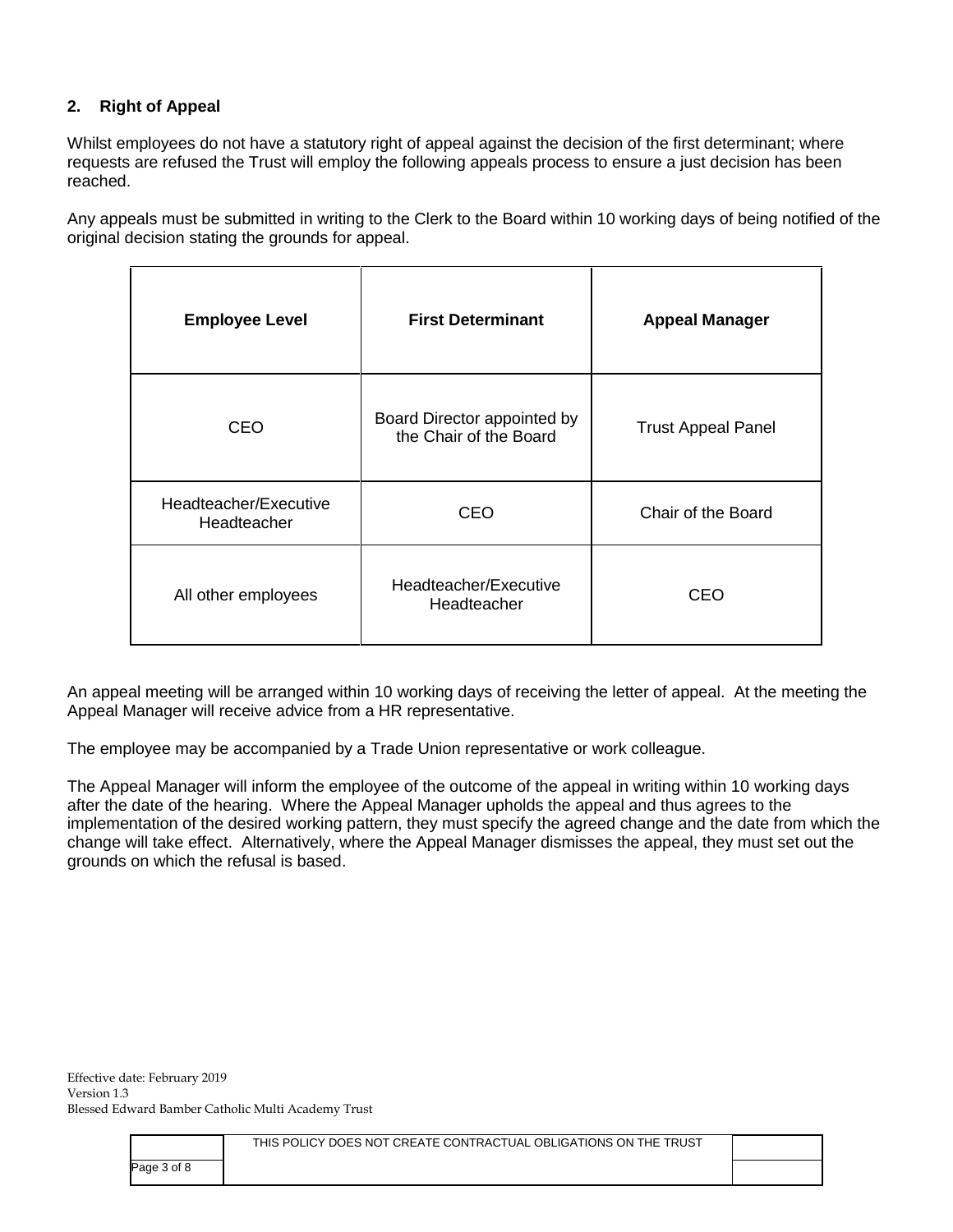## **3. Withdrawal of a Request to Work Flexibly**

A request will be considered as withdrawn if:

- The employee submits written notification to their head teacher that they wish to withdraw their request.
- The employee twice fails, without reasonable cause or explanation, to attend the meeting to discuss the
- application or a meeting to hear an appeal.;
- The employee unreasonably refuses to provide the Headteacher/Executive Headteacher with sufficient information required in order to assess whether the request can be granted.

### **4. Extension of Time Periods**

Extensions to any deadlines given within these procedures may be agreed between the head teacher/CEO and the employee making the request. Details of such agreements should be confirmed in writing to the employee.

These extensions are permissible as long as the overall process from submission of an application to work flexibly to a determination being made does not extend beyond three calendar months excluding academy/Trust holidays.

|             | THIS POLICY DOES NOT CREATE CONTRACTUAL OBLIGATIONS ON THE TRUST |  |
|-------------|------------------------------------------------------------------|--|
| Page 4 of 8 |                                                                  |  |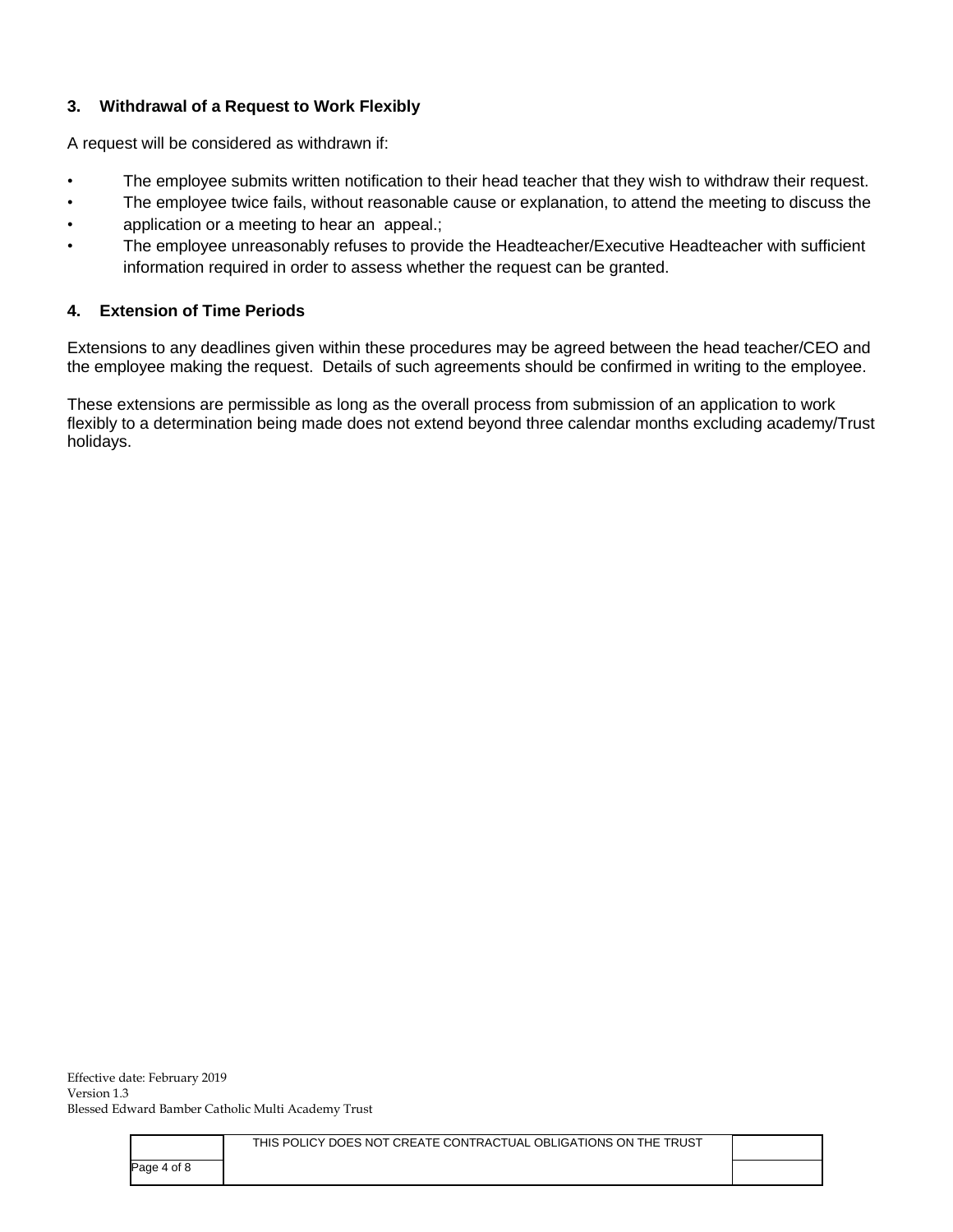# **Flexible working Request Application Form**

Please complete this application form in full if you wish to make a formal flexible working request. Please *continue onto a separate sheet if you require additional space.*

| Name:                                                                                                                                                                                                                                                                                                                                                                                     |  |            | Date: |  |
|-------------------------------------------------------------------------------------------------------------------------------------------------------------------------------------------------------------------------------------------------------------------------------------------------------------------------------------------------------------------------------------------|--|------------|-------|--|
| I would like to apply to work a flexible working pattern under my statutory right to request<br>flexible working. By submitting this request, I confirm that I am eligible to make a flexible<br>working request because I have been employed by the Trust for the last 26 weeks and I<br>have not exercised my statutory right to request flexible working during the past 12<br>months. |  |            |       |  |
| <b>Address:</b>                                                                                                                                                                                                                                                                                                                                                                           |  |            |       |  |
| <b>Job Title:</b>                                                                                                                                                                                                                                                                                                                                                                         |  |            |       |  |
| Previous formal request to work flexibly was<br>made on:<br>(If none, please mark N/A)                                                                                                                                                                                                                                                                                                    |  | DD/MM/YYYY |       |  |
| <b>Current Working Pattern:</b><br>(Please detail your current working pattern, including where based (e.g. days, hours and<br>times of work)                                                                                                                                                                                                                                             |  |            |       |  |
|                                                                                                                                                                                                                                                                                                                                                                                           |  |            |       |  |

|             | THIS POLICY DOES NOT CREATE CONTRACTUAL OBLIGATIONS ON THE TRUST |  |
|-------------|------------------------------------------------------------------|--|
| Page 5 of 8 |                                                                  |  |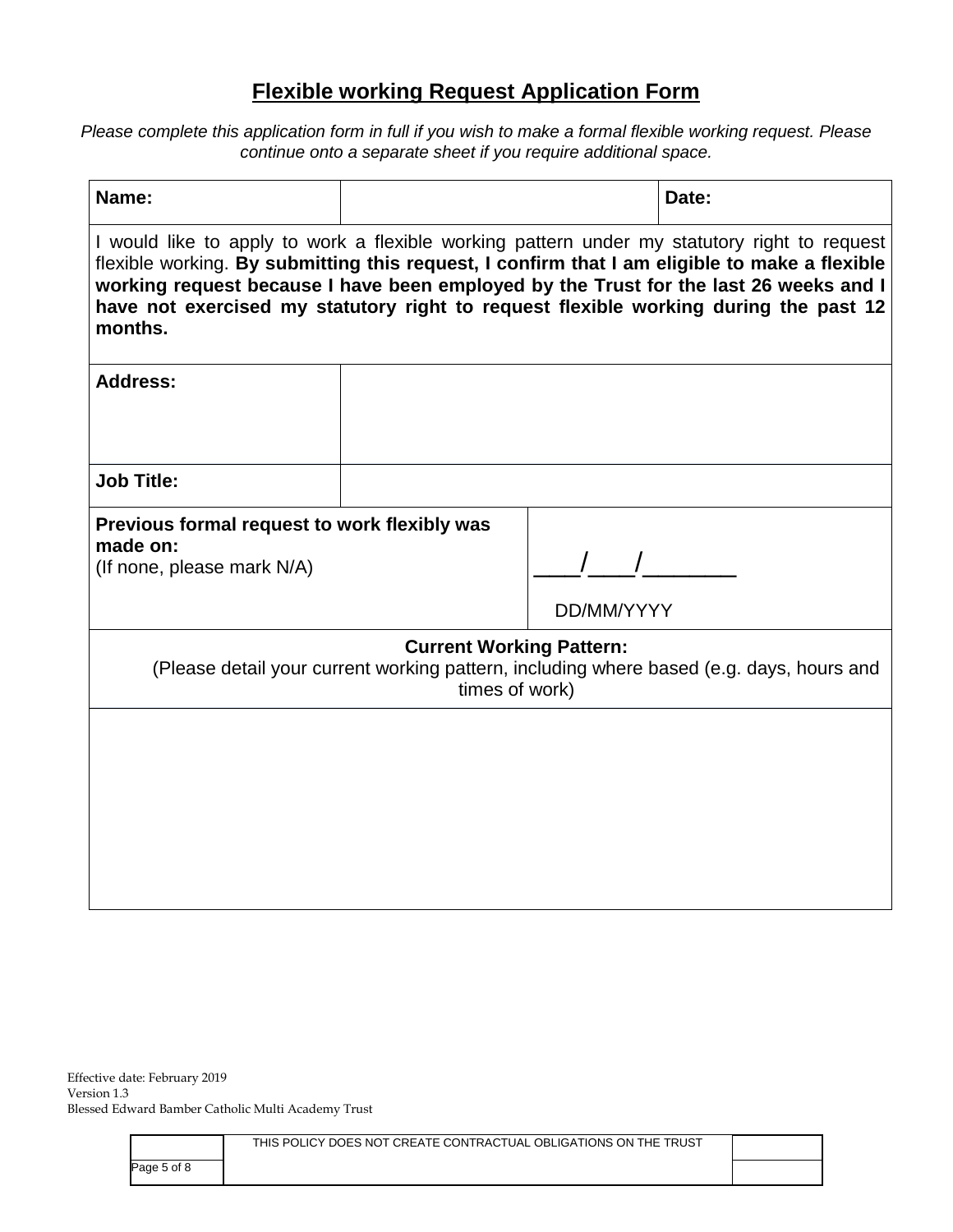| <b>Proposed Working Pattern</b>                                                                                                                                                            |  |            |  |  |
|--------------------------------------------------------------------------------------------------------------------------------------------------------------------------------------------|--|------------|--|--|
| I would like to work<br>flexibly because:<br>(Please provide information<br>about the reasons for the<br>request)                                                                          |  |            |  |  |
| I propose the following<br>changes to my current<br>working pattern:<br>(Please detail your proposed<br>working pattern, including<br>where based (e.g., days,<br>hours and times of work) |  |            |  |  |
| I wish for my proposed working pattern to start<br>on:                                                                                                                                     |  |            |  |  |
|                                                                                                                                                                                            |  | DD/MM/YYYY |  |  |

|             | THIS POLICY DOES NOT CREATE CONTRACTUAL OBLIGATIONS ON THE TRUST |  |
|-------------|------------------------------------------------------------------|--|
| Page 6 of 8 |                                                                  |  |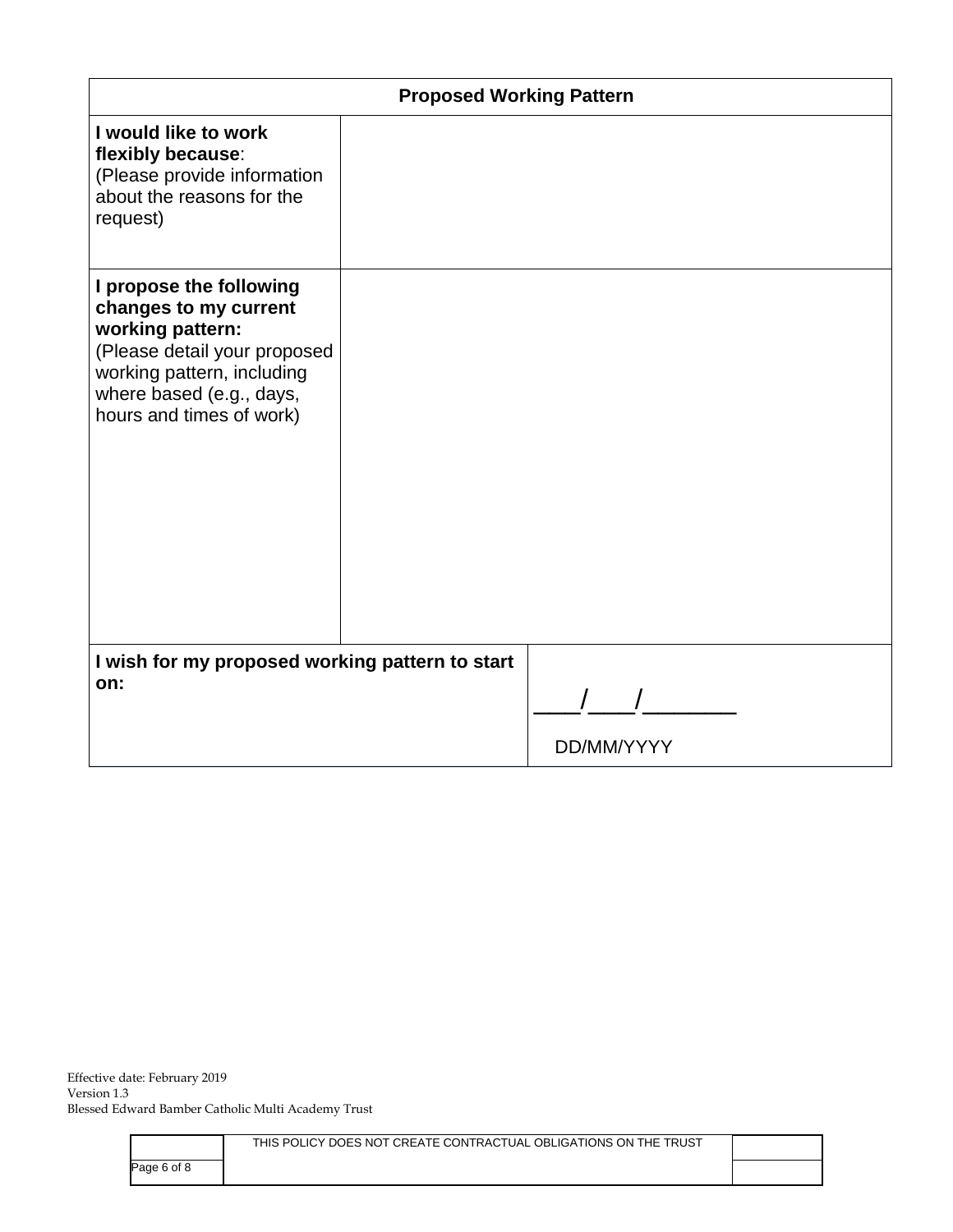| <b>Impact and Suggested Accommodation of New Working Pattern</b>                                                                                                                                                                      |  |  |       |
|---------------------------------------------------------------------------------------------------------------------------------------------------------------------------------------------------------------------------------------|--|--|-------|
| I think this change in my<br>working pattern will affect<br><b>School and my colleagues</b><br>as follows:<br>(Please include details of<br>potential impact of the<br>change on colleagues,<br>School, pupils and parents)           |  |  |       |
| I think the effect on<br><b>School and my colleagues</b><br>can be dealt with as<br>follows:<br>(Please include details of<br>any suggestions as to how<br>to deal with the potential<br>impact of the change as<br>identified above) |  |  |       |
| Signed:                                                                                                                                                                                                                               |  |  | Date: |

|             | THIS POLICY DOES NOT CREATE CONTRACTUAL OBLIGATIONS ON THE TRUST |  |
|-------------|------------------------------------------------------------------|--|
| Page 7 of 8 |                                                                  |  |